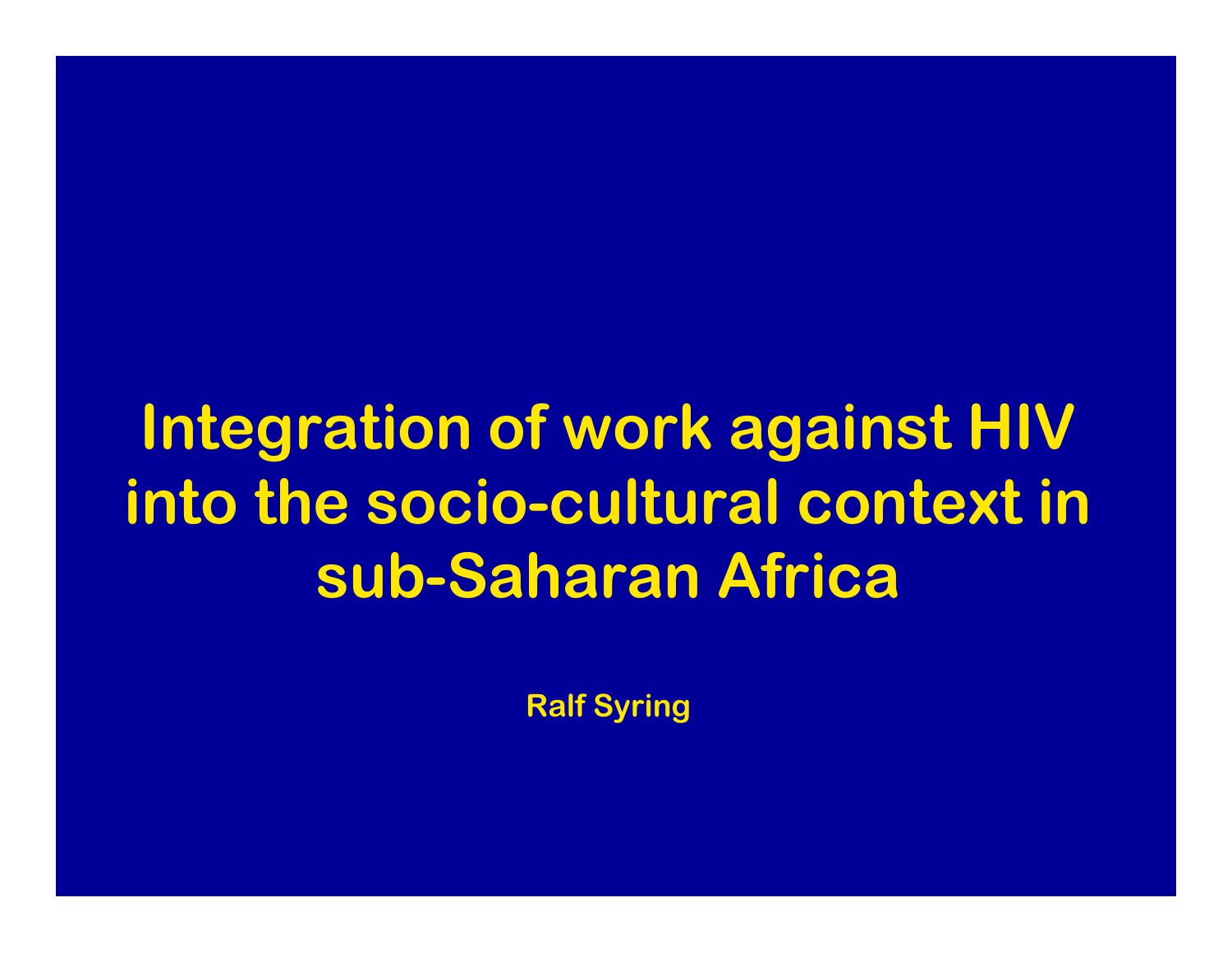#### Terms

- Culture (descriptive): Reference framework for the interpretation of reality which permits to understand phenomena and to attribute meaning to events and experiences.
- Tradition: Part of the culture which comes upon us from the past; collective memory.
- Paradigms of health and disease: autochthonous medicine - "Western" or biomedicine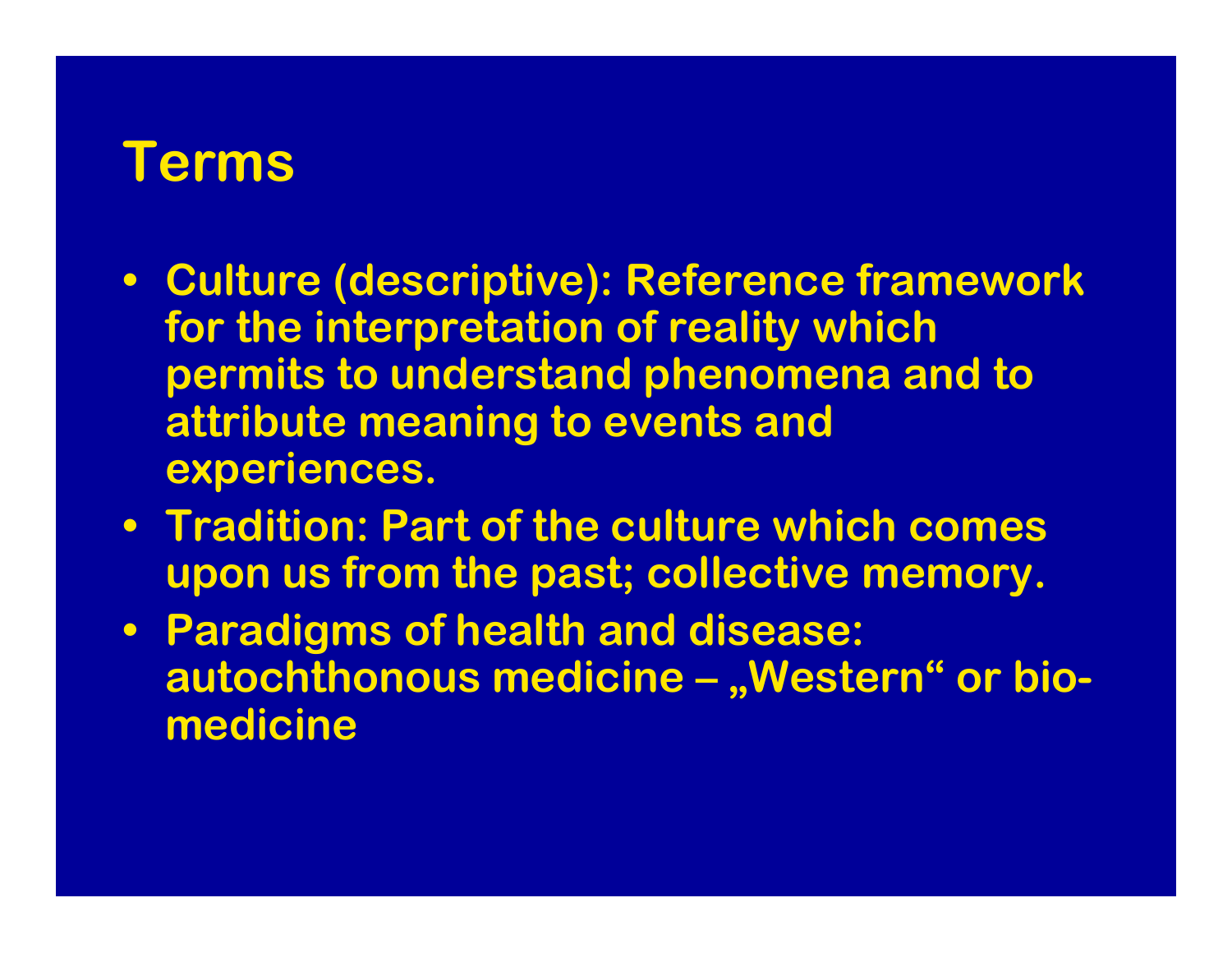#### History shapes culture

- Culture under threat  $\rightarrow$  rigidity, lack of dynamism
- Socio-cultural fragmentation
- Unreliability of reference framework for interpretation of reality
- Remarkable durability/sustainability of cultural essentials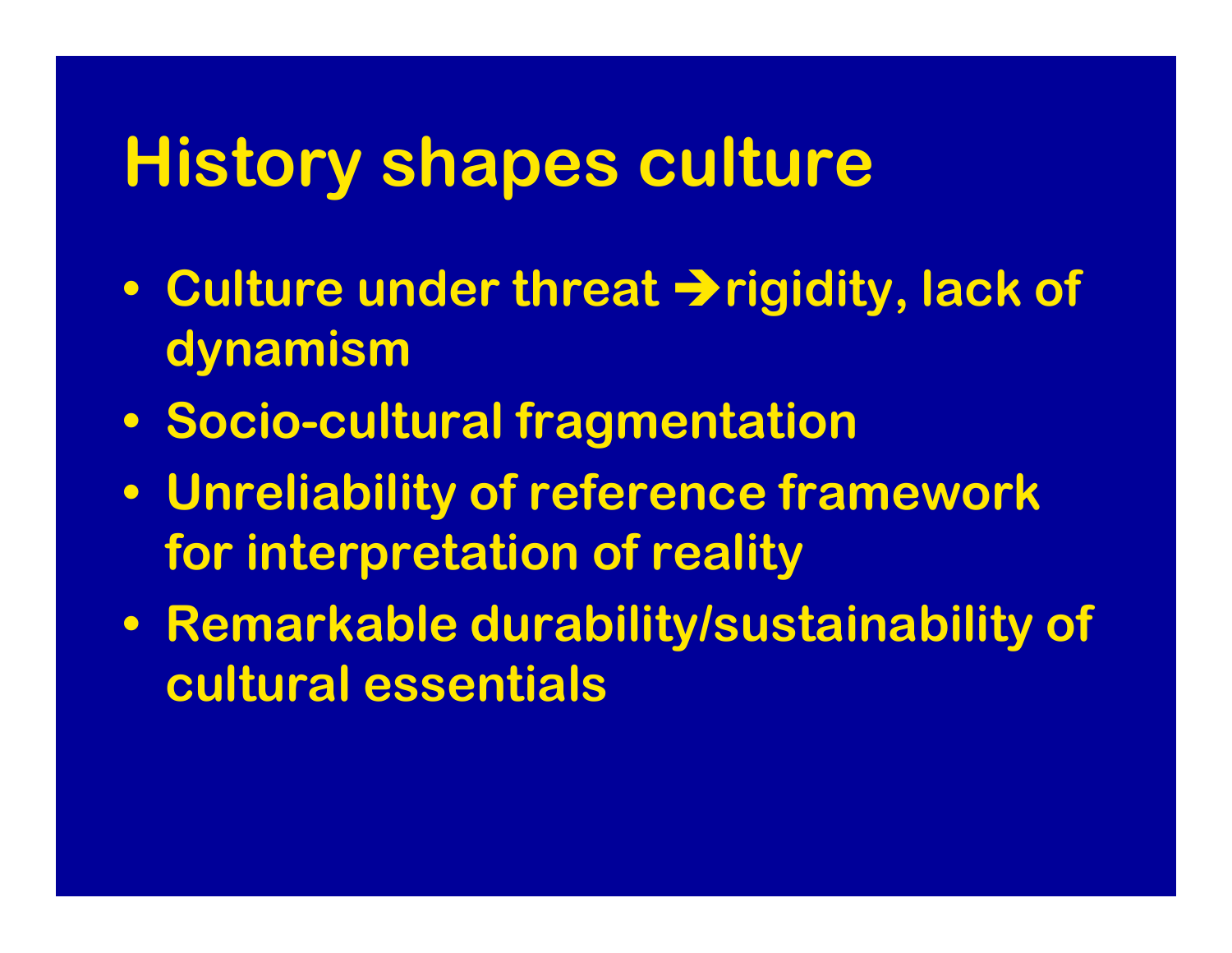Dialogue between persons and communities being part of different cultural contexts

- requires recognition that each party's interpretation of reality is culturally specific;
- does not imply the adoption of the other party's view, but requires mutual respect as a basis for negotiation on topics which are considered important by both, e.g. how to prevent the spread of HIV?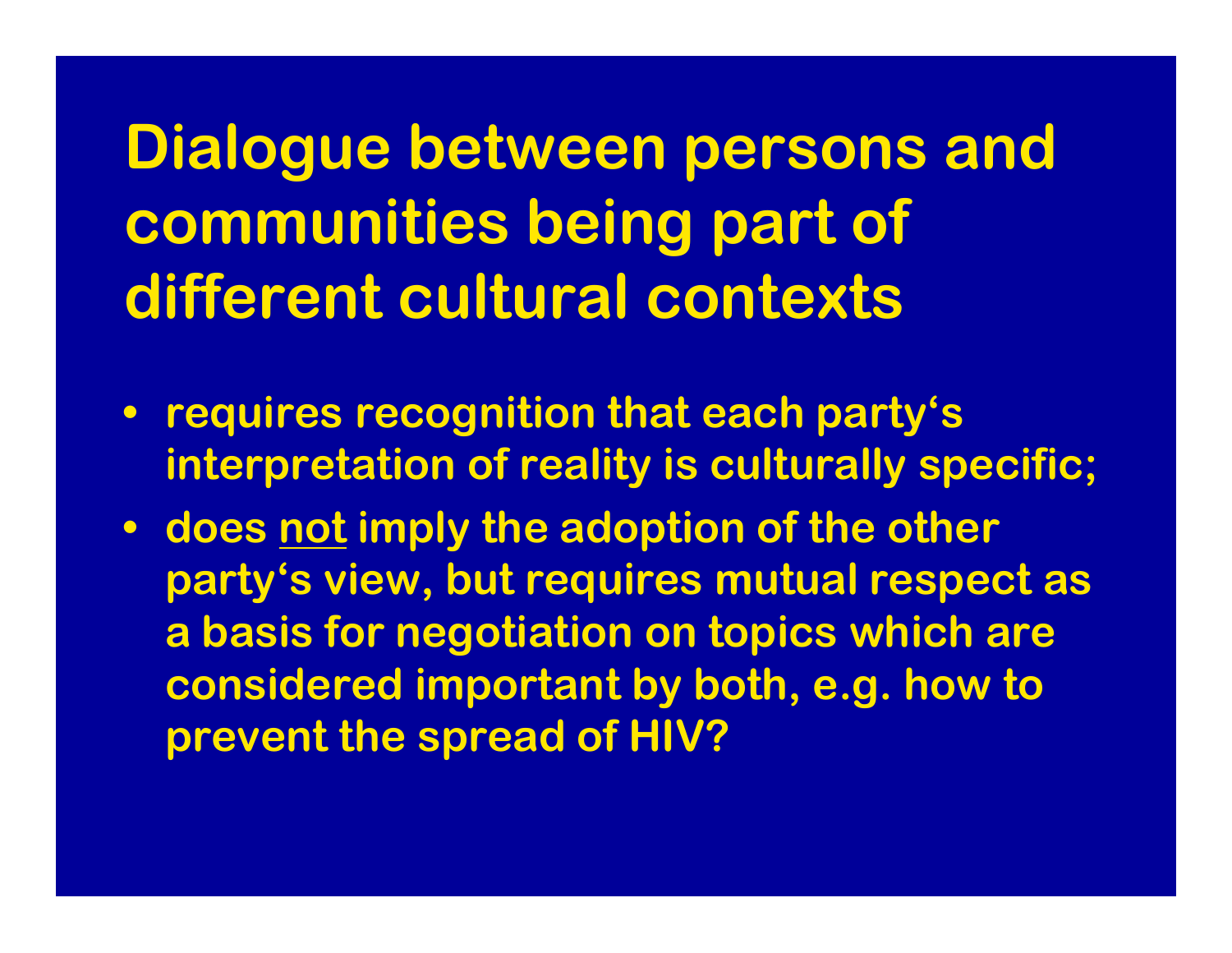# What is our starting point in the dialogue?

- We believe that a disease is a disturbance of individual body functions, caused by dysfunctions within the body, by pathogenic agents entering the body or by accidents/violence (the concept of psychosomatics has been developed only recently in bio-medicine)
- We believe that AIDS is a disease caused by a virus;
- We know that at present we are not able to heal the infection with that virus;
- We know the ways of transmission;
- $\bullet$ We know ways of prevention of transmission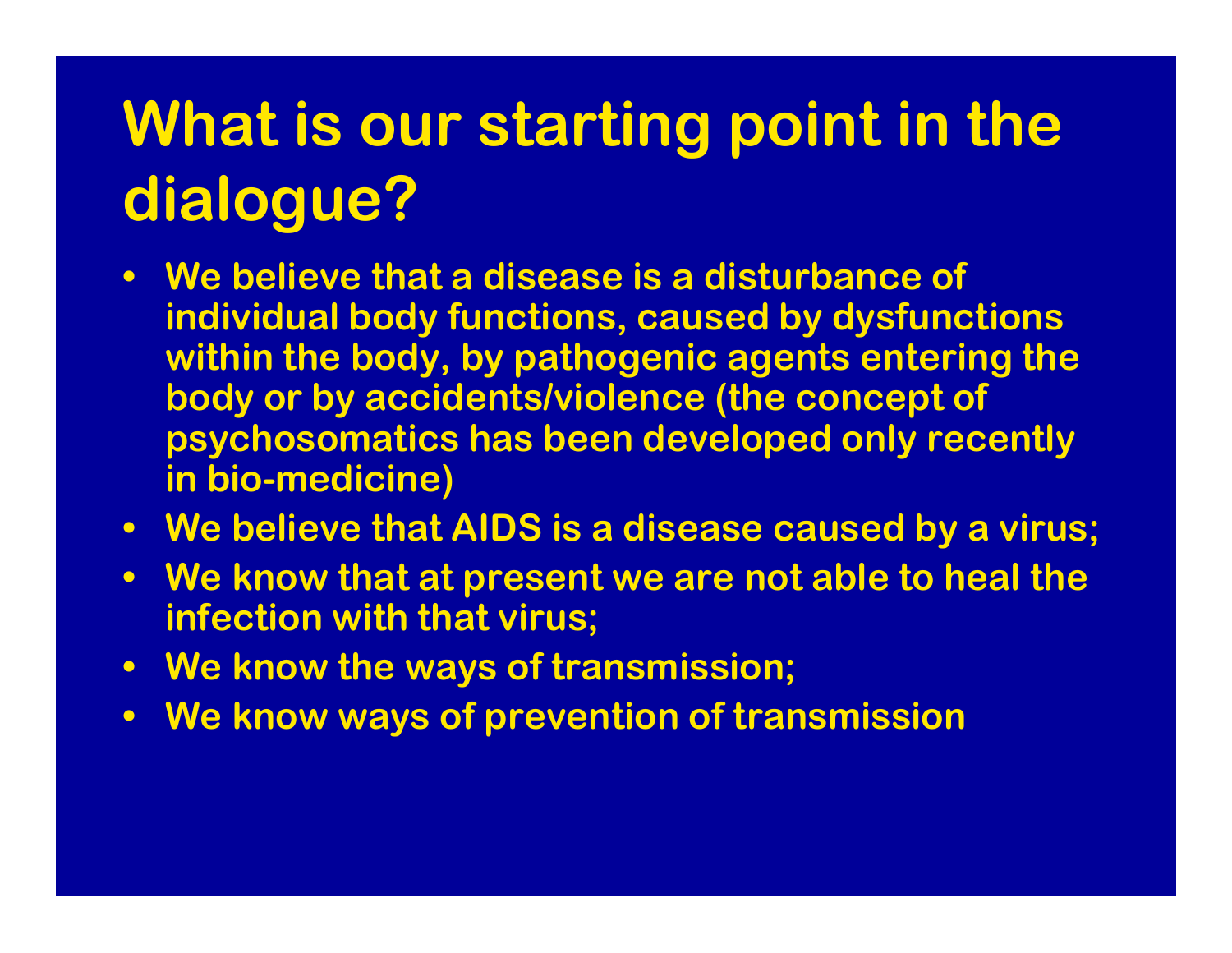# What can we assume to be the starting point in the dialogue for a member of a Bantu society?

- She believes that a disease is a disturbance of relationships in the family or in the community or with the spirits of the ancestors;
- She knows the symptoms of what nowadays is called AIDS since a long time and has other names for it;
- She knows that there can be different etiologies for this set of symptoms: It can be a punishment (originating from an evil spirit, from an angry ancestor, from "God") or it can be sent by somebody else by way of witchcraft;
- She knows ways of healing in some cases, but not in all.
- She knows ways to prevent the disease.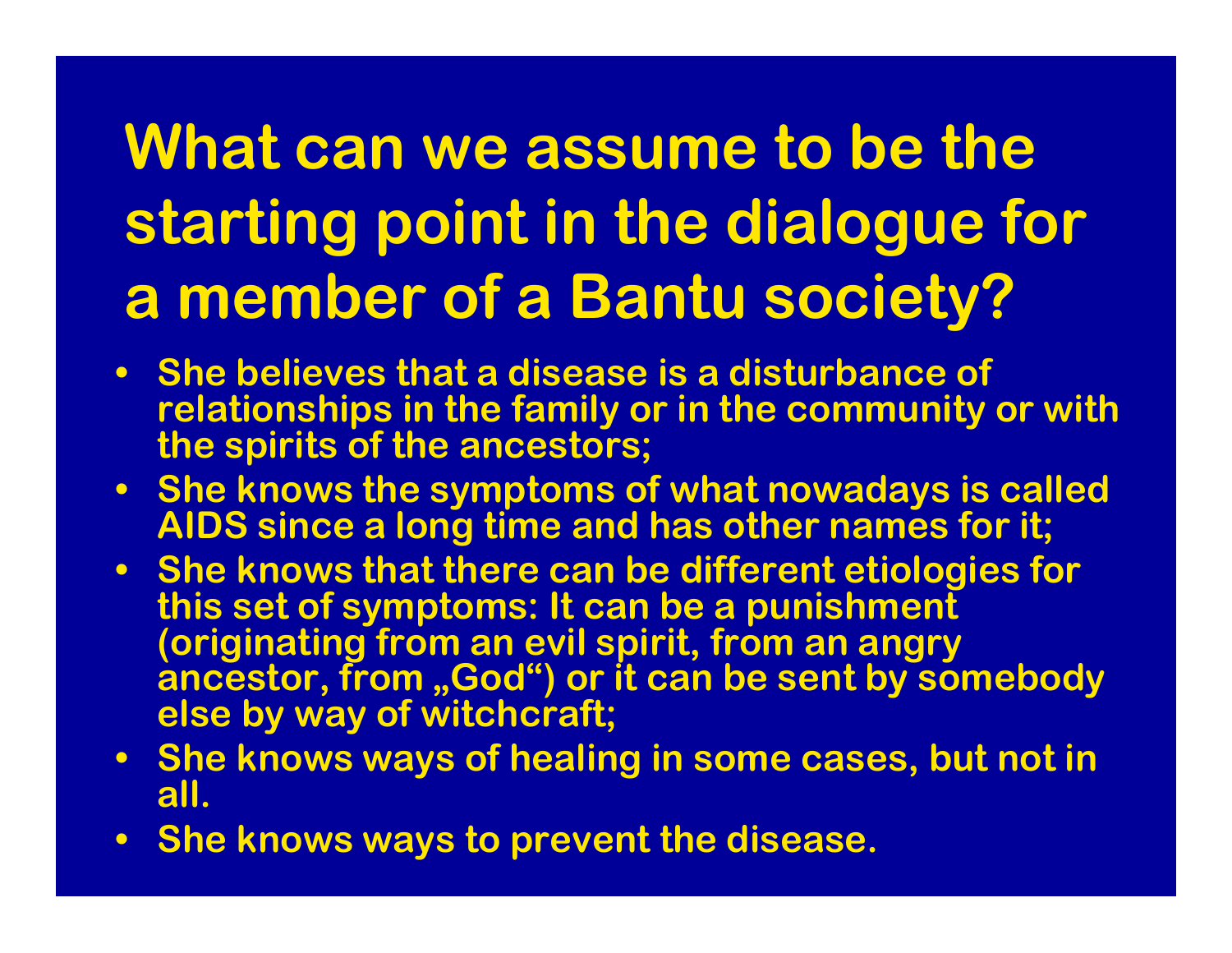### What needs to be learned for the dialogue

- the terms, metaphores, symbols… used to indicate what we call HIV and AIDS;
- the way how the phenomenon we call HIV or AIDS is dealt with in the community;
- attitudes and practices which represent a risk of transmission of the HIV;
- attitudes and practices which support prevention of the spread of HIV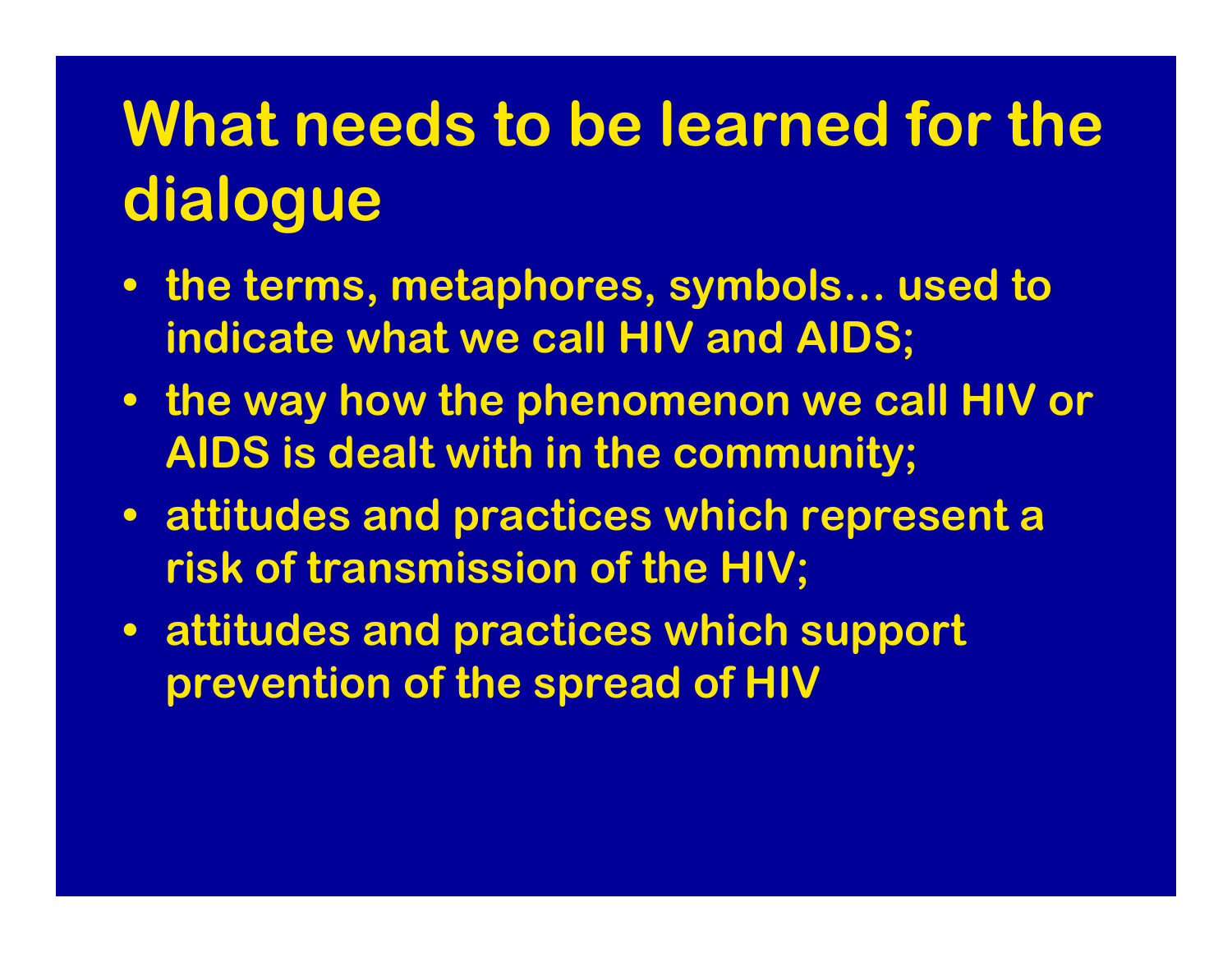#### Possible topics of the dialogue

- Diagnosis and referral;
- Complementarity of treatments;
- $\bullet$ Incompatibilities of treatments;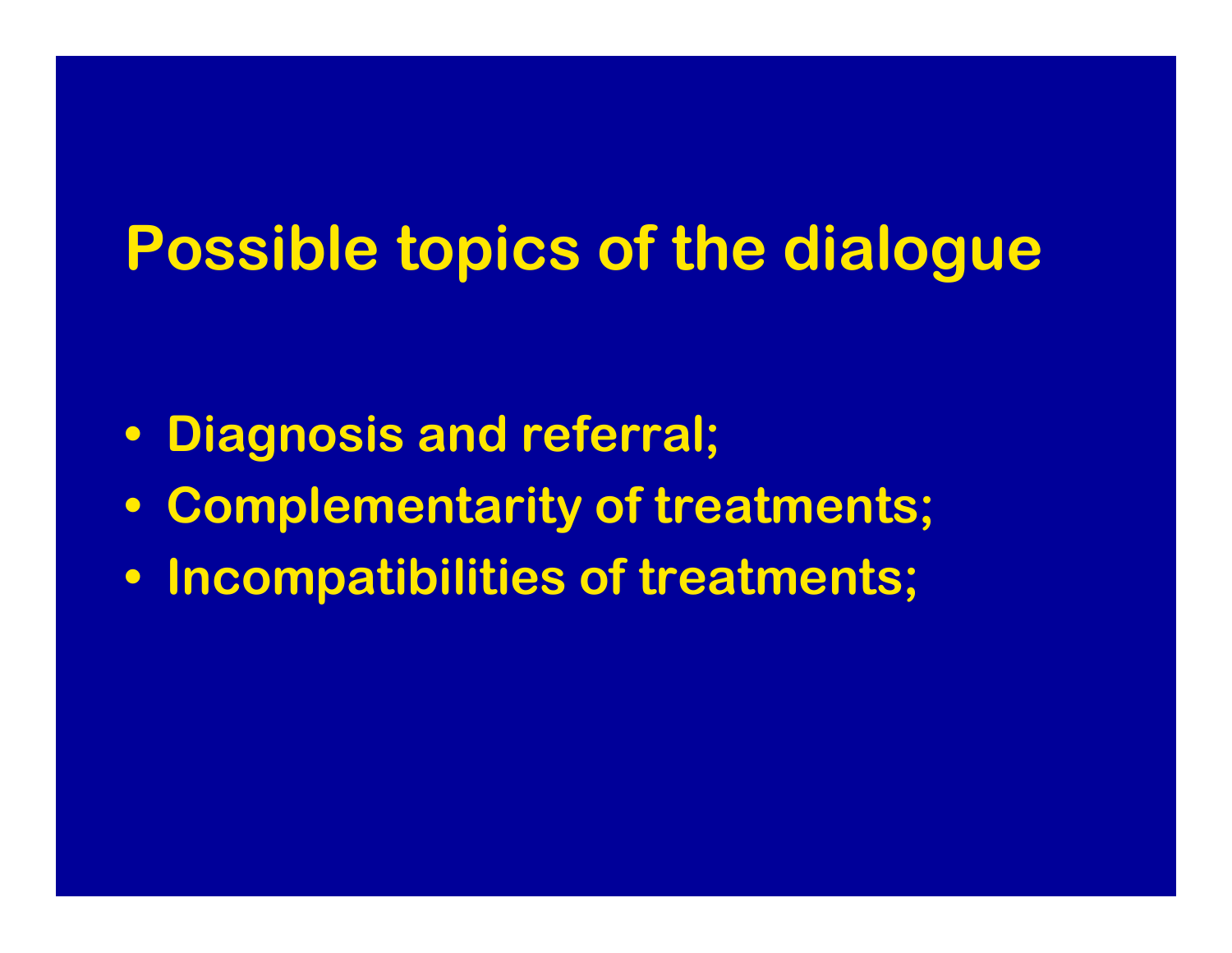